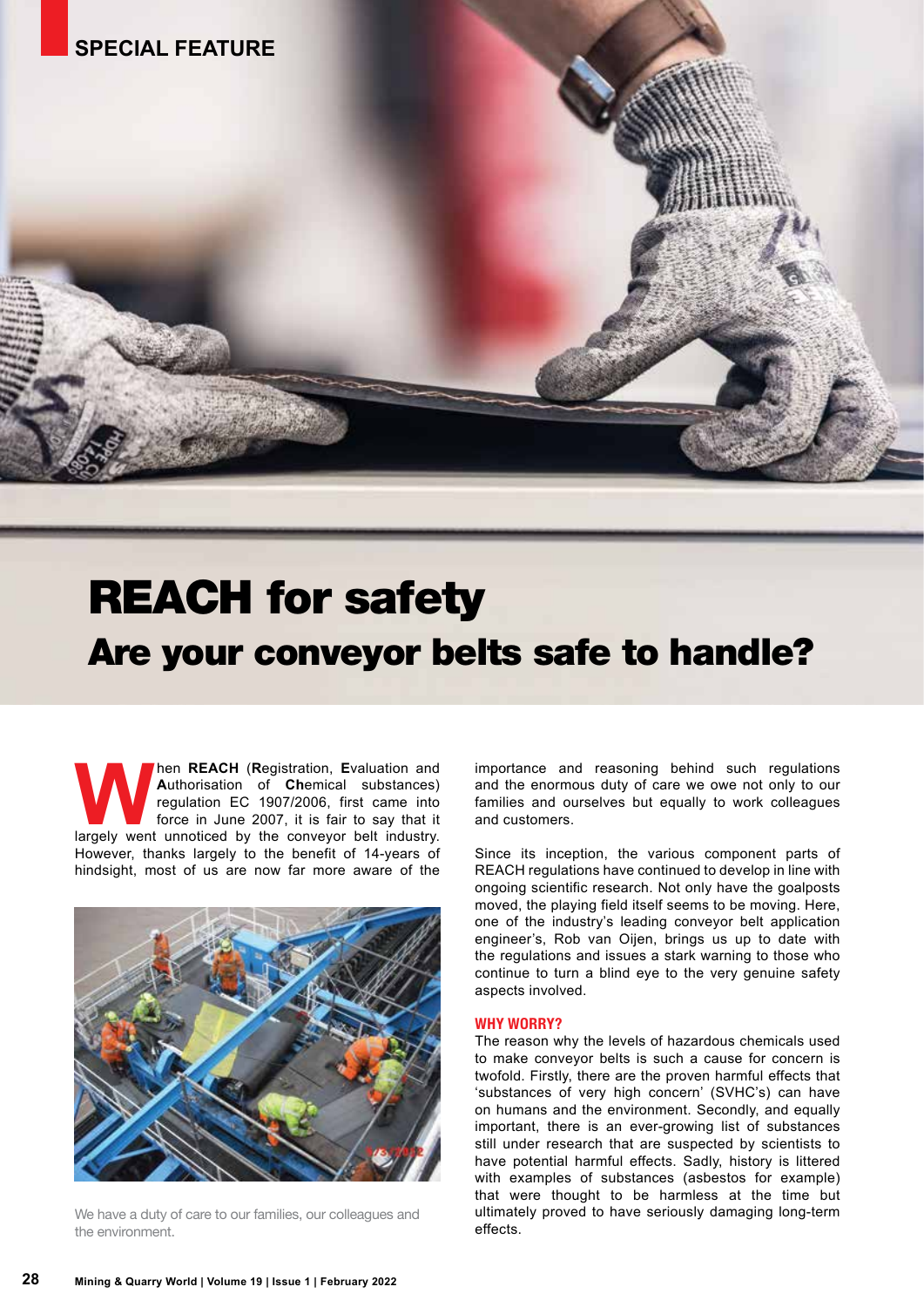

Those physically working with conveyor belts need to be safeguarded.

As far as conveyor belts are concerned, those who regularly work with them as part of their job role, such as conveyor maintenance staff and belt splicers for example, are potentially at greatest risk and therefore most in need of safeguards. Fortunately, at least as far as Europe is concerned, very strong regulations are in place to protect humans and the environment in the form of REACH.

### **WHAT IS REACH?**



REACH was established by members of the EU with the specific aim to improve the protection of human health and the environment through the better and earlier identification of the intrinsic properties of chemical substances. This is achieved by the four processes of REACH, namely the registration, evaluation, authorisation and restriction of chemicals.

"No data no market": The REACH Regulation places direct responsibility on industry to manage the risks from chemicals and to provide safety information on the substances. Manufacturers and importers are required to gather information on the properties of their chemical substances, which will allow their safe handling, and to register the information in a central database in the European Chemicals Agency (ECHA) based in Helsinki. The Agency is the central point in the REACH system. It manages the databases necessary to operate the system, co-ordinates the in-depth evaluation of suspicious chemicals and build and maintain a public database in which consumers and professionals can find hazard information.

The Regulation also calls for the progressive substitution of the most dangerous chemicals (referred to as "substances of very high concern") when suitable alternatives have been identified. One of the primary reasons for needing stricter regulation was that as modern technology advanced at pace, new substances were regularly being developed and introduced into the market in Europe without sufficient research data or regulatory safety control. Most of these new substances lacked information on the potential hazards that they might pose to human health and the environment. One of the key objectives of REACH was therefore to fill these information gaps to ensure that industry is able to assess hazards and risks of the substances, and to identify and implement the risk management measures to protect humans and the environment.

## **THE USE OF CHEMICALS IN CONVEYOR BELT MANUFACTURING**

The vast majority of the rubber used to make modern-day conveyor belts is actually synthetic or, at most, contains only a relatively small element of natural rubber. In basic scientific terms, the creation of rubber compounds (rubber compounding) is the process where a range of 'specific task' chemicals, reinforcements, resins and a variety of other substances are mixed together with rubber polymers.

The most common polymers used in conveyor belts are Styrene- Butadiene rubber (SBR) and Nitrile rubber (NBR). The chemical agents form chains of polymers to form rubber compounds that will ultimately be vulcanised to create the finished product.

There are literally dozens of different components that are used to create the various rubber compounds, such as anti-degradants, anti-ozonants and also as accelerators (essential for the vulcanisation process for example). These components include primary amine–based sulfenamides, such as N-cyclohexyl-



SVHC – Substances of very high concern.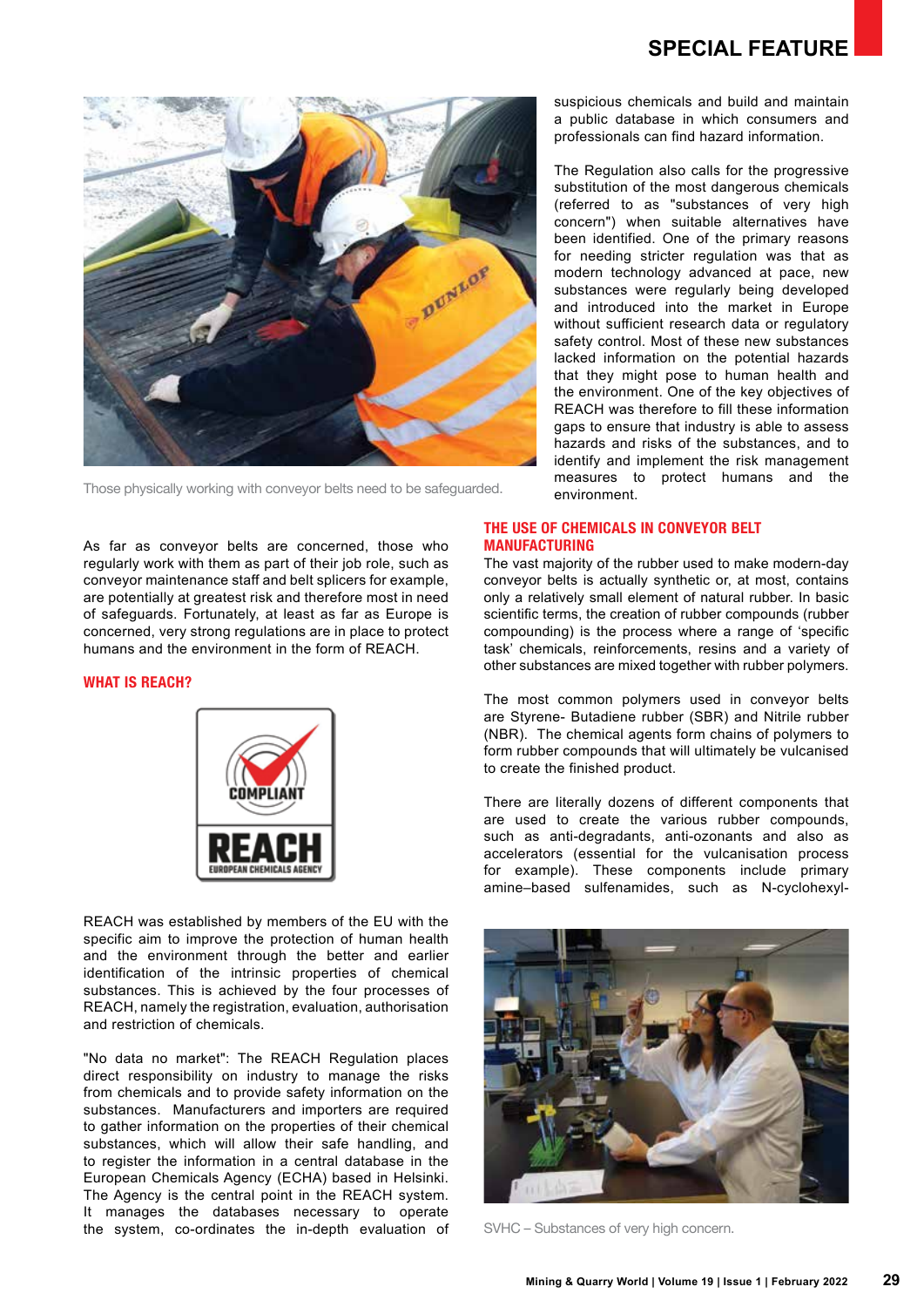# **SPECIAL FEATURE**



Hundreds of different chemical components are used to create rubber compounds.

2-benzothiazole sulfenamide, and thiazoles, such as 2-mercaptobenzothiazole. It is an inescapable fact that to make some rubber compounds it is necessary to use chemicals that are extremely dangerous in their own right. What REACH does is strictly limit the amounts of certain chemicals that are used in each product, encourage safer substitutions and, in some extreme cases, ban them altogether.

#### **SOMETHING SMELLS WRONG**

One of the biggest concerns involves short-chain chlorinated paraffin's (SCCP's). These are commonly used to accelerate the vulcanizing process. REACH regulations clearly stipulate that SCCP's should either not be used at all or at least only used on a very restricted basis because of their category 2 carcinogenic classifications. Their presence can usually be identified by the unpleasant smell of the rubber whereas good quality rubber usually has very little smell at all.

The formation of nitrosamines gasses is another cause of concern and known to occur when certain types of vulcanisation accelerators are used. Nitrosamine gasses can release themselves from rubber belts, which could particularly be a problem when the belts are stored indoors. Nitrosamines are chemical compounds classified as probable human carcinogens on the basis of animal studies. Investigative research is still ongoing but publicly available information from the rubber industry (primarily from within



Good quality rubber usually has very little smell at all.

Germany and The Netherlands) indicates that nitrosamine formation can be avoided if the accelerators are replaced by others that do not contain nitrosatable substances.

#### **ACCOUNTABILITY AND RESPONSIBILITY**

Perhaps not surprisingly, nearly all European conveyor belt manufacturers have chosen to ignore REACH requirements, either completely or at least partially because of the impact on production costs. Raw materials, all of which are readily available on the open market, make up more than 70% of the cost of producing an industrial conveyor belt. Competition is fierce and largely driven by the selling price. As with all markets, unregulated (in this case non-REACH compliant) raw materials cost appreciably less than regulated materials. This creates an extremely significant selling price advantage for those willing to ignore the regulations.

Manufacturers located outside of EU member states and the UK are not, of course, subject to the regulations. Neither are they subject to EU regulation concerning Persistent Organic Pollutants (POPs). This provides them with an open door because they are free to use unregulated raw materials even though those same materials may be entirely prohibited or at least have strict usage limitations within the European community.

Although importing belts that use materials that are forbidden to be used in Europe is still legally permissible, it is worth noting that the European-based trading companies who import belts from outside of Europe are responsible for the application of REACH regulation. This effectively means that the actual manufacturers are free of responsibility and the consequences while the importers of their products are likely to be totally unaware of the risks that they are exposed to. It is not only traders who are exposing themselves to risk. At Dunlop we manufacture all of our belts (including the rubber) ourselves using our own facilities so we know for sure that we are fully REACH compliant. However, the vast majority of European manufacturers import at least part of their product range from outside of Europe to supplement their production and allow them to compete at the 'bargain basement' end of the market.

## **REACH AND THE UK FOLLOWING BREXIT**

REACH, and other chemicals regulations, were retained in UK domestic legislation at the end of the Brexit transition period via the European Union (Withdrawal) Act 2018. Secondary legislation was also passed that amended REACH to make it work in a UK-only context from that point onwards. The UK Government put in place a separate UK REACH regime that applies to businesses



Manufacturers outside of EU member states and the UK are not subject to REACH or EU regulation concerning Persistent Organic Pollutants (POPs).